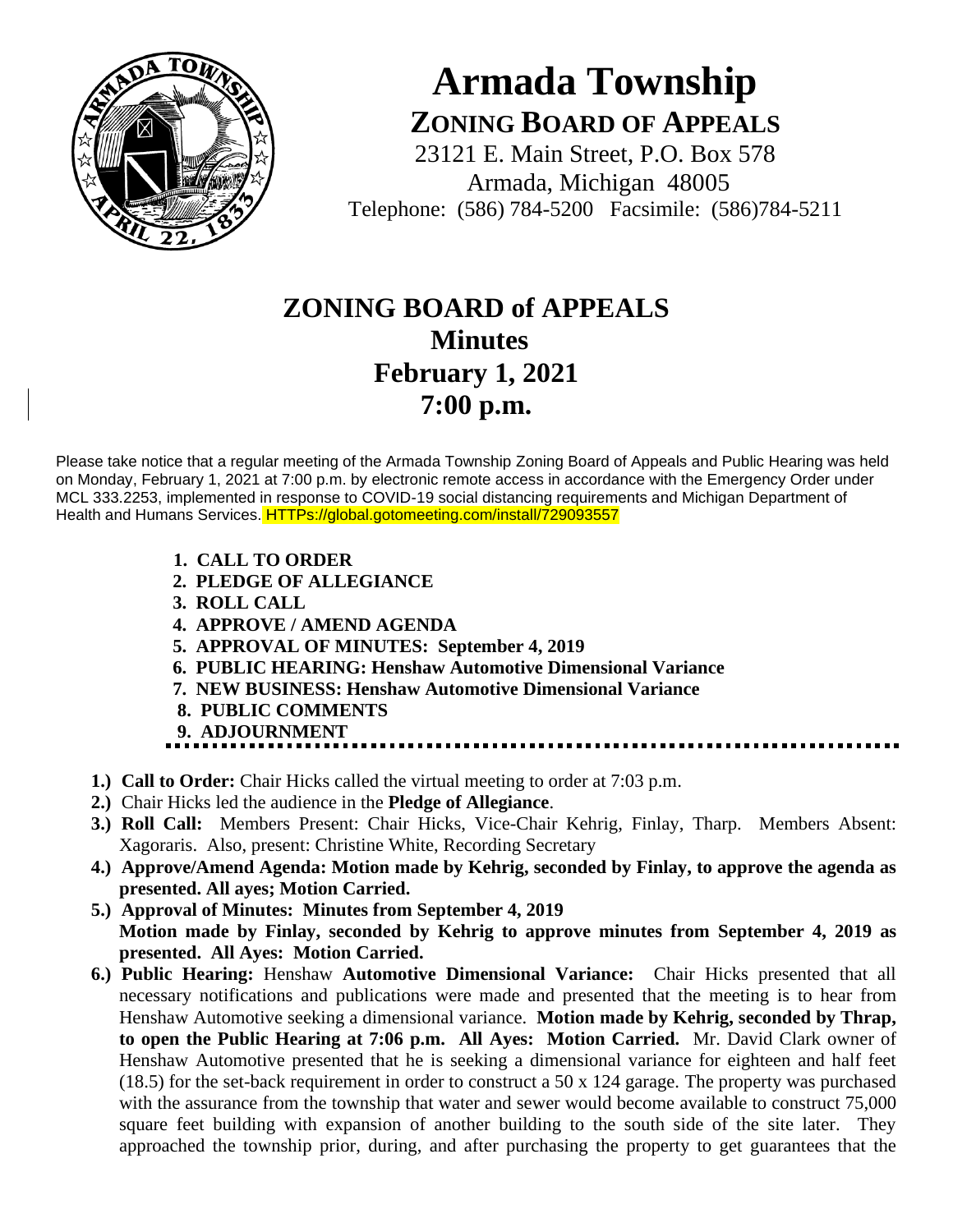project would in fact be constructed. After receiving confirmation from the township, the property was purchased, the site was designed, submitted, and engineering plans approved with the utilities incorporated into the design. After months of waiting for the sewer project to begin and no activity, the township abandoned the project. This left no choice but to redesign the site moving the building further to the south so that a septic field could be constructed. The entire cost to re-design and 100% of the cost of extending the water main from the northwest corner of the property to the south property line was incurred by Henshaw Automotive. After the redesign of the site, the ability to construct and expand another building to the site without a variance is why they are here. They are requesting a decreased side yard set-back to accommodate a 6000 square feet garage. They have continued to grow and need additional storage space. The hardship was not caused by them. They did their homework prior to purchasing the property and only need this variance because of the failure of the township to complete the public works project. Mr. Michael D'Agostini of Quadrate Construction representing Henshaw Automotive spoke in regard to the demand of the work load and need to survive. He stated that the variance is being requested because the sewer project never happened. He also mentioned that the D'Hondt property to the east was granted a similar variance. The new garage will be nice and match the existing the building. There was no public input. **Motion made by Finlay, seconded by Kehrig, to close the Public Hearing. All Ayes: Motion Carried.**

**7.) New Business: Henshaw Automotive Dimensional Variance:** Chair Hicks went over the application and asked the board members if they had any questions. Kehrig asked Mr. Clark if he owned the property to the south, which he does. Kehrig stated the building was not on the site plan. Mr. Clark said it was originally, and then labeled for future. The building would have fit. He has seventy employees. 10 spots will be lost, but are not needed. If parking becomes needed there is substantial space for more. The storage will be used for trailers and vehicles used for the company. They do not want them exposed to the weather. The set-back requirement in the M-1 district is twenty (20) feet. The variance would allow the building to be 1.5 feet from the property line. Kehrig asked if the building could be pulled forward to allow less of a variance. Mr. Clark said a radius for tractor trailer trucks to pull in needs to be maintained and trucks need to access the dumpster area to the rear. Mr. D'Agostini added that grading issues in regard to the slope and pitch had to have a buffer. The building is on a flat grade, the parking lot is pitched. No severe change could be made. There are underground storm drains that run on the east side, which make grading impractical. Finlay asked if the properties could be joined. Mr. Clark wants to leave as is at this time, he is not sure what will make sense in the future. Kehrig went through the finding of fact. The strict enforcement of the provisions of the zoning ordinance would cause practical difficulty and deprive the owner of rights enjoyed by all other property owners owning property within the same zoning district is justified because they had to move the building over twenty-six (26) feet to put in a septic field. The conditions and circumstances unique to the property, which are not similarly applicable to other properties in the same zoning districts is unique in that the public works project did not happen. The conditions and circumstances unique to the property were not created by the owner, or his predecessor in title but by the township when a public works project failed to service the site. The requested variance will not confer special privileges that are denied other properties similarly situated and in the same zoning district because there are no other properties subject to this situation and the site had to be adjusted to accommodate The variance will not be contrary to the spirit and intent of the zoning ordinance because it is enjoyed by the property next to them to the east and is within both street set-back requirements and is in the least intrusive place. Kehrig inquired if the building could be pulled up four to five feet. Mr. Clark stated, it was originally drawn like that, but because of the pitch of the parking lot it had to be moved away. If it were closer the concrete would have to be cut out. Mr. D'Agostini said building was pulled back due to catch basin to the east being to close to the gutter line. If the property is sold to the south there would be no way to maintain the building. Mr. Clark stated that it would be a parking lot and that buildings have to be 20 to 40 feet away from each other, and a drive could be put in along the property line. Discussion of a five to six feet variance continued with Mr. D'Agostini and Mr. Clark agreeing that they would have the engineer take a look and write a recommendation that if it could work that would be fine but had concerns if it could not work, they did not want to come back. Mr. D'Agostini